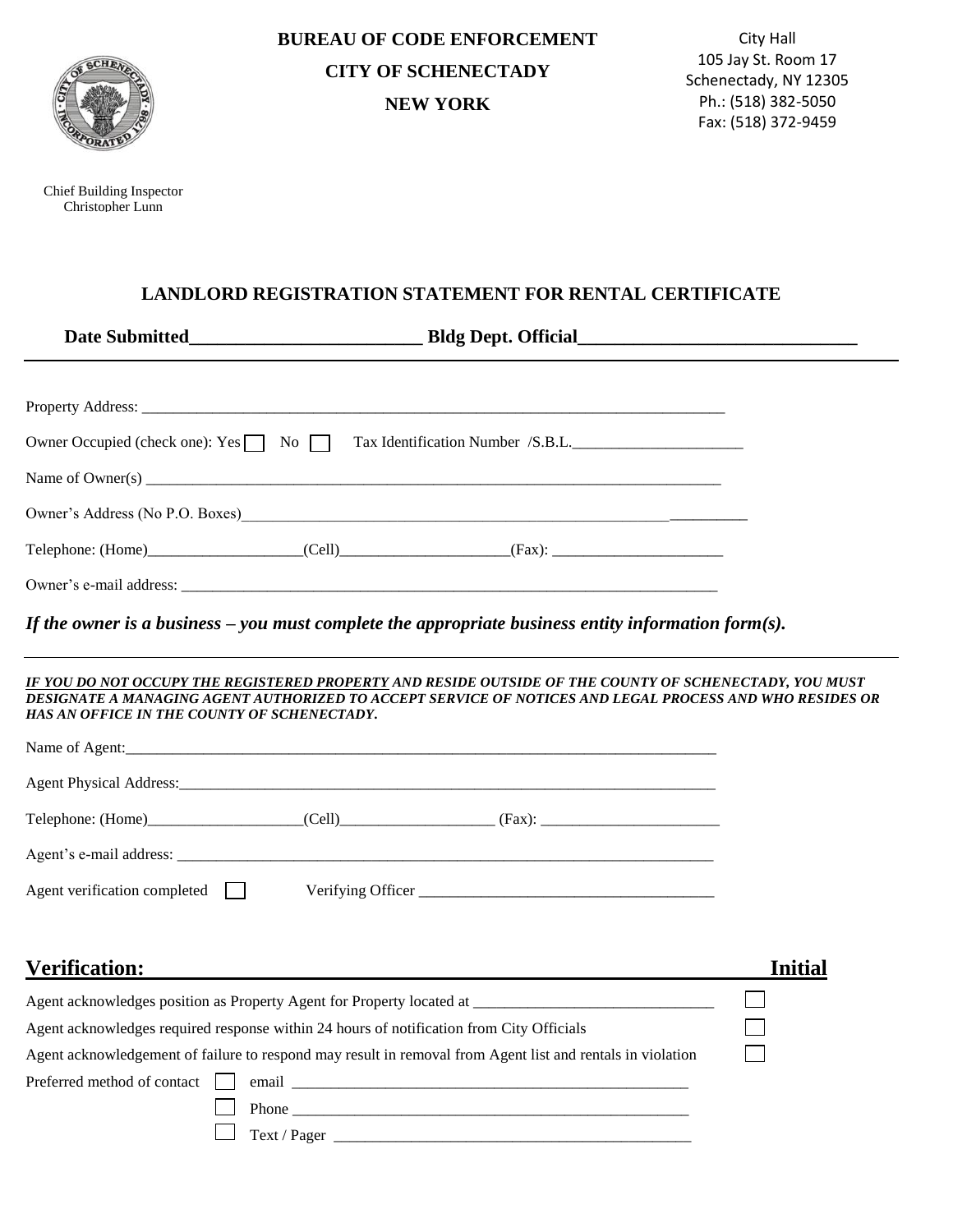## **PROPERTY DESCRIPTION:**

| <b>Property Type:</b> Residential $\Box$<br>Mixed Residential and Commercial                                   |                                 |
|----------------------------------------------------------------------------------------------------------------|---------------------------------|
| Number of Residential Units in the Registered Property:                                                        |                                 |
| Tw0<br>Three <sup>1</sup><br>Four<br>Other _________ (please specify)<br>One                                   |                                 |
| Is the Property Insured for Property Damage and Fire Loss? Yes<br>$\vert$ No $\vert$ $\vert$                   |                                 |
| Is the Property Insured for Liability Losses? Yes $\Box$ No                                                    |                                 |
|                                                                                                                |                                 |
|                                                                                                                |                                 |
|                                                                                                                |                                 |
|                                                                                                                |                                 |
|                                                                                                                |                                 |
| (Please provide a copy of your current year insurance declarations/coverage page)                              |                                 |
| The undersigned owner certifies, under penalty of perjury, that the foregoing information is true and correct. |                                 |
|                                                                                                                |                                 |
|                                                                                                                | Owner signature                 |
|                                                                                                                | Owner name printed              |
| NOTARY PUBLIC/COMMISSIONER OF DEEDS                                                                            |                                 |
|                                                                                                                | Relationship to owner of record |
| <b>Commission Expiration Date</b>                                                                              |                                 |
| <b>NON-COUNTY RESIDENT OWNERS</b>                                                                              |                                 |

I certify and agree that I am a non-resident property owner, designate the agent herein named to serve as the Agent of record, for purposes of managing the property identified herein, and authorize and consent to service of all notices, warnings, communications and legal processes upon the designated agent. The undersigned agent accepts the designation as agent and agrees to serve as the owner's agent for all purposes required by Chapter 210 of the Code of the City of Schenectady.

\_\_\_\_\_\_\_\_\_\_\_\_\_\_\_\_\_\_\_\_\_\_\_\_\_\_\_\_\_\_\_\_\_\_\_\_\_\_\_\_\_ \_\_\_\_\_\_\_\_\_\_\_\_\_\_\_\_\_\_\_\_\_\_\_\_\_\_\_\_\_\_\_\_\_\_\_\_\_\_\_

Owner Signature Agent

Printed Owner Name

\_\_\_\_\_\_\_\_\_\_\_\_\_\_\_\_\_\_\_\_\_\_\_\_\_\_\_\_\_\_\_\_\_\_\_\_\_\_\_\_\_